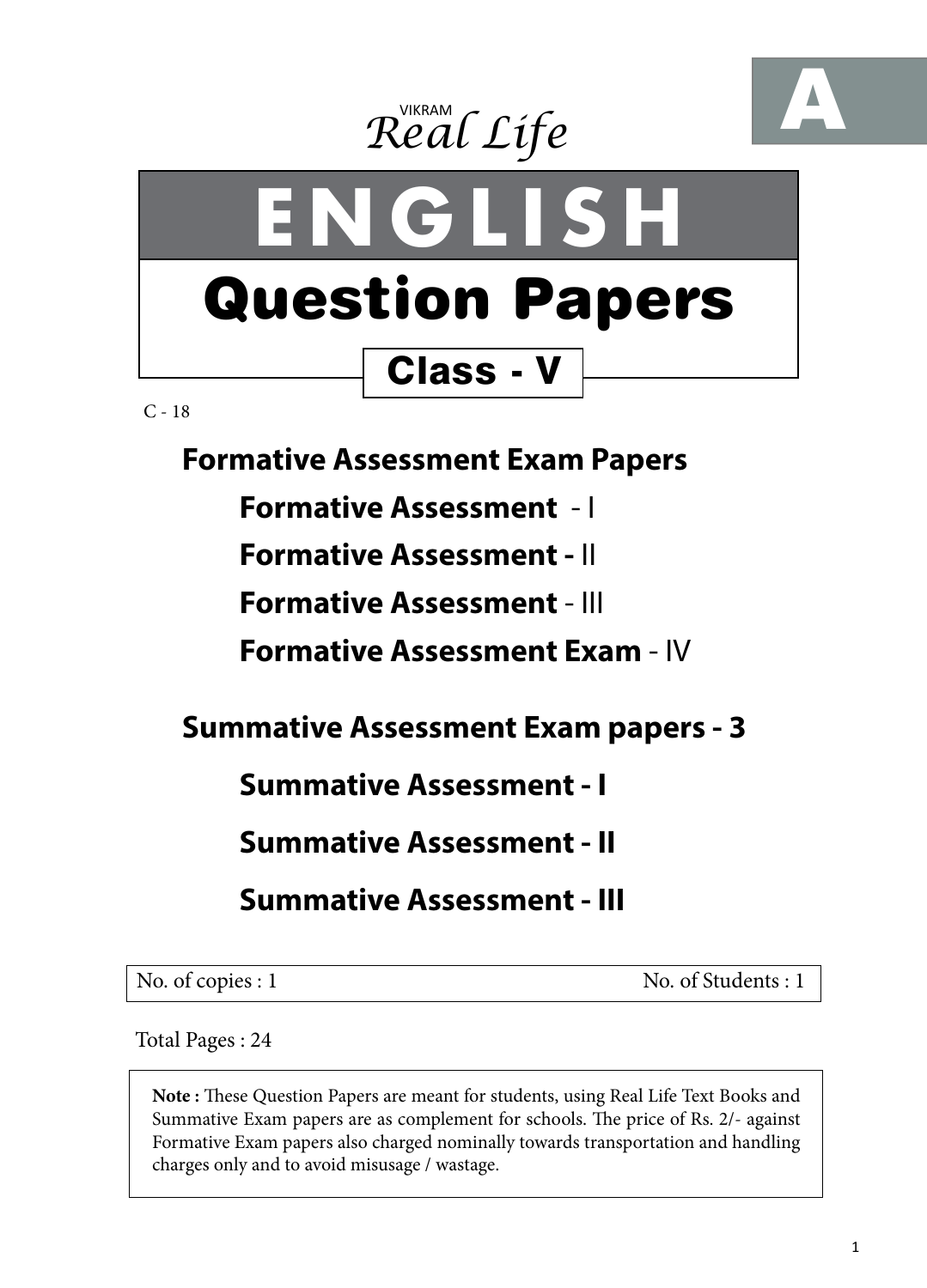# LESSON PLAN

## **CLASS - 5**

|           | Months             | Real Life English Textbook |
|-----------|--------------------|----------------------------|
| $FA - I$  | June - July        | Lessons: 1 - 2             |
| $FA - II$ | August             | Lessons: 3                 |
| $SA - I$  | September          | Lessons: $1 - 4$           |
| FA-III    | October - November | Lessons: 5 - 7             |
| $SA - II$ | December           | Lessons: $1 - 8$           |
| $FA - IV$ | January - February | Lessons: $9 - 10$          |
|           | March              | Revision                   |
| SA-III    | April              | Lessons: 1 - 12            |
|           |                    |                            |
|           |                    |                            |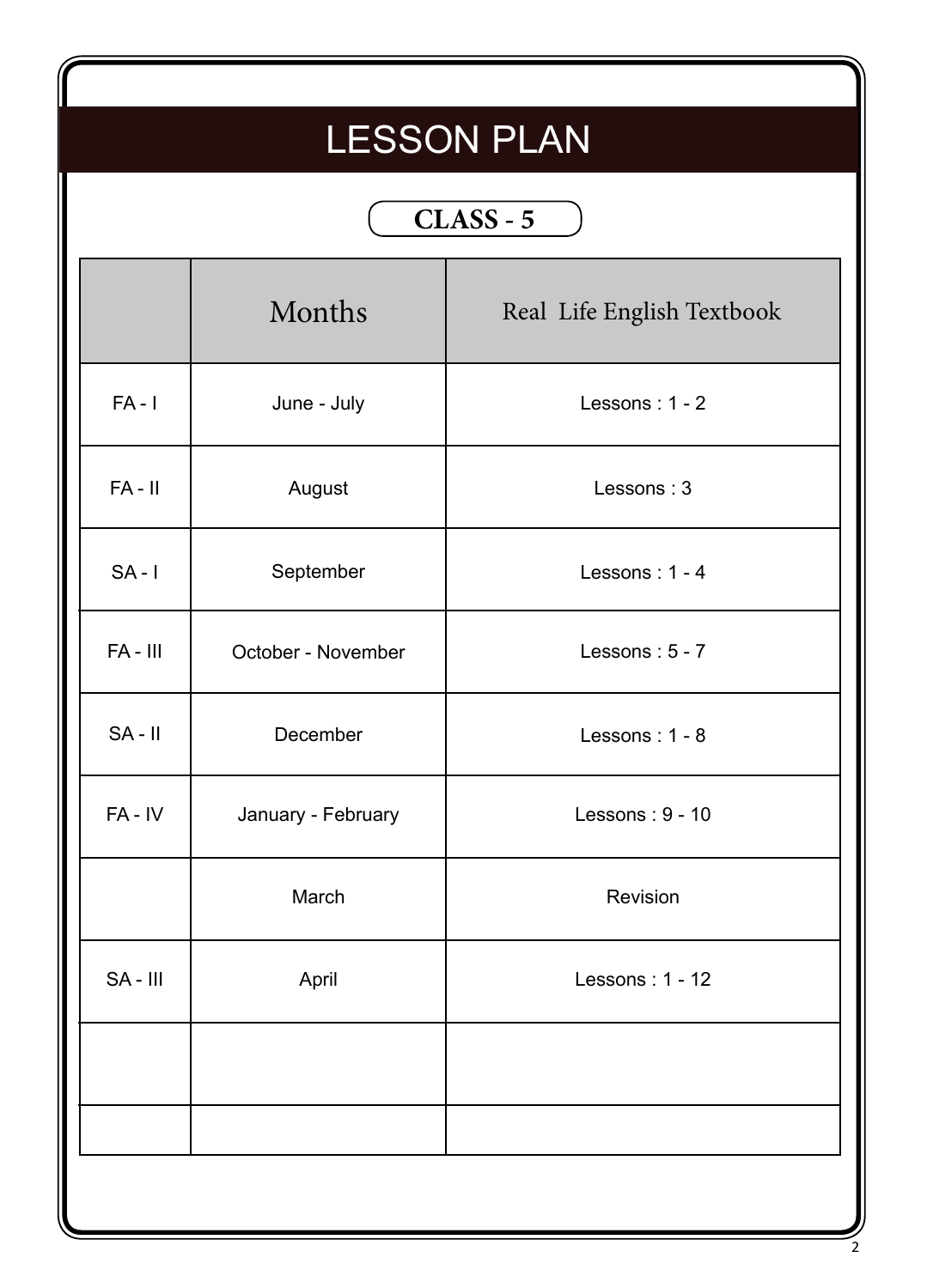|       | $\mathcal{R}^{\text{VIKRAM}}_{\text{CAL}}$<br><b>TEXT BOOK</b> | <b>FORMATIVE ASSESSMENT-I</b>                                                                                                                                                                                                                                                                                                                                                                                                |        |                 |                     |
|-------|----------------------------------------------------------------|------------------------------------------------------------------------------------------------------------------------------------------------------------------------------------------------------------------------------------------------------------------------------------------------------------------------------------------------------------------------------------------------------------------------------|--------|-----------------|---------------------|
|       | <b>Syllabus:</b><br><b>Text Book</b>                           | Class - V : : Vikram Real Life English<br>Lessons: 1-2; P.Nos: 5-16   Time: 1 Hour]                                                                                                                                                                                                                                                                                                                                          |        | [Max. Marks: 25 | 25                  |
| Name: |                                                                |                                                                                                                                                                                                                                                                                                                                                                                                                              | Class: | Section:        | <b>Roll No.:</b>    |
|       |                                                                | I. Answer the following questions.                                                                                                                                                                                                                                                                                                                                                                                           |        |                 | $(5 \times 2 = 10)$ |
|       |                                                                | 1) Why didn't the boy find his belt?                                                                                                                                                                                                                                                                                                                                                                                         |        |                 |                     |
|       |                                                                | 2) What is the moral of the story?                                                                                                                                                                                                                                                                                                                                                                                           |        |                 |                     |
|       |                                                                | 3) Why was the washerman not taking good care of the dog?                                                                                                                                                                                                                                                                                                                                                                    |        |                 |                     |
|       |                                                                |                                                                                                                                                                                                                                                                                                                                                                                                                              |        |                 |                     |
|       |                                                                | 4) How did the boy burn his tongue?                                                                                                                                                                                                                                                                                                                                                                                          |        |                 |                     |
|       |                                                                | 5) Do you think that his teachers will punish the boy? Why or why not?                                                                                                                                                                                                                                                                                                                                                       |        |                 |                     |
|       |                                                                | II. Write meanings for the following.                                                                                                                                                                                                                                                                                                                                                                                        |        |                 | $(3 \times 1 = 3)$  |
|       |                                                                |                                                                                                                                                                                                                                                                                                                                                                                                                              |        |                 |                     |
|       | 2) loyal                                                       | $\mathbf{r} = \mathbf{r} = \mathbf{r} = \mathbf{r} = \mathbf{r} = \mathbf{r} = \mathbf{r} = \mathbf{r} = \mathbf{r} = \mathbf{r} = \mathbf{r} = \mathbf{r} = \mathbf{r} = \mathbf{r} = \mathbf{r} = \mathbf{r} = \mathbf{r} = \mathbf{r} = \mathbf{r} = \mathbf{r} = \mathbf{r} = \mathbf{r} = \mathbf{r} = \mathbf{r} = \mathbf{r} = \mathbf{r} = \mathbf{r} = \mathbf{r} = \mathbf{r} = \mathbf{r} = \mathbf{r} = \mathbf$ |        |                 |                     |
|       |                                                                |                                                                                                                                                                                                                                                                                                                                                                                                                              |        |                 |                     |
|       | <b>Real Life - Class V</b>                                     | $\mathbf{1}$                                                                                                                                                                                                                                                                                                                                                                                                                 |        |                 | English: FA - I     |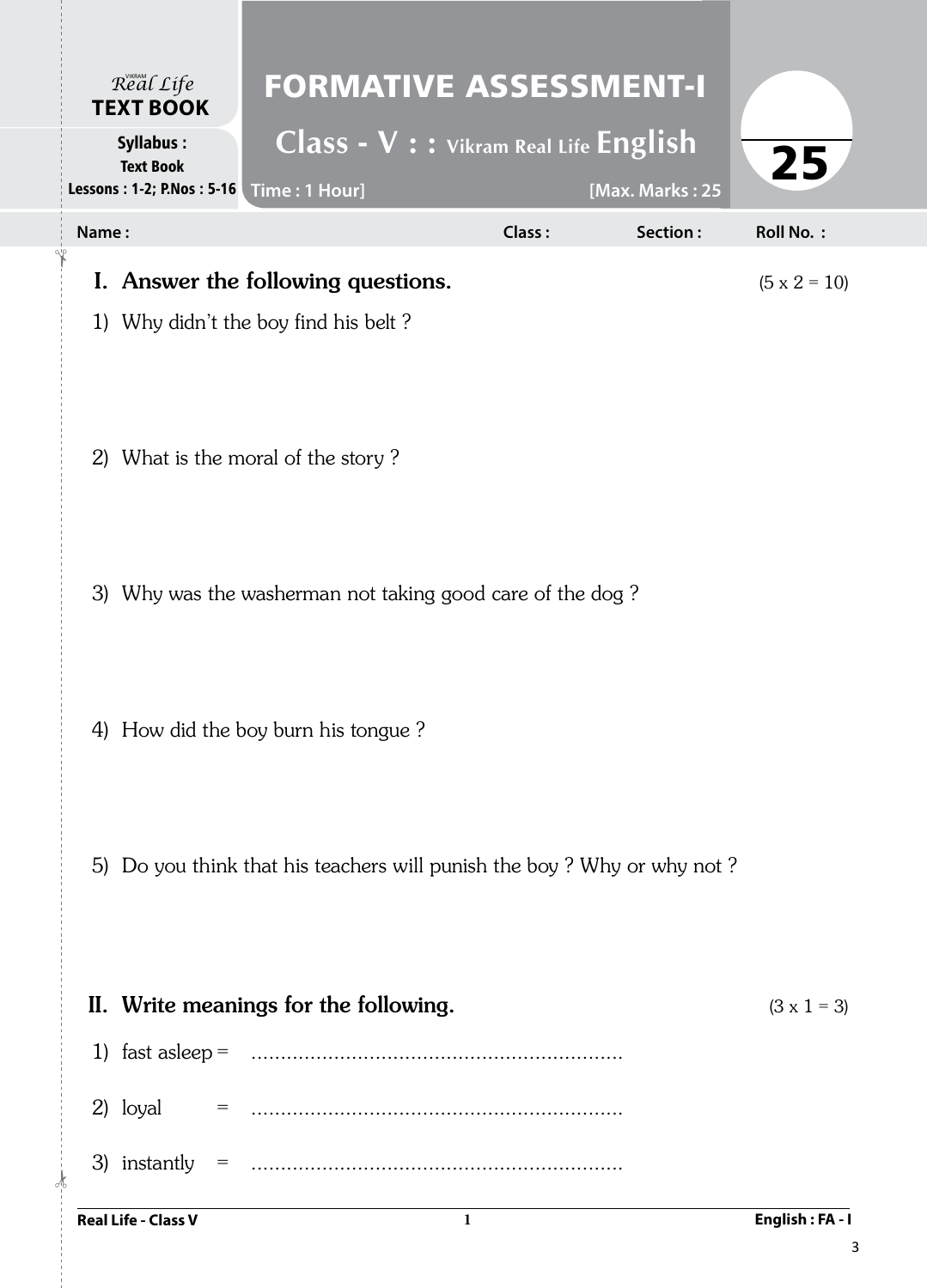|                         | III. Write opposites for the following.                                             | $(3 \times 1 = 3)$ |
|-------------------------|-------------------------------------------------------------------------------------|--------------------|
| 1) happy                |                                                                                     |                    |
| 2) usual                |                                                                                     |                    |
| 3) under                |                                                                                     |                    |
| IV. Fill in the blanks. |                                                                                     | $(3 \times 1 = 3)$ |
|                         |                                                                                     |                    |
|                         | 2) He writes very well. He  a good hand.                                            |                    |
|                         |                                                                                     |                    |
|                         | V. Write True (or) False for the following.                                         | $(3 \times 1 = 3)$ |
|                         | 1) The dog guarded the washerman's clothes.                                         |                    |
|                         | 2) The boy got up at $8 \text{ O}'$ clock.                                          |                    |
|                         | 3) The washerman killed the dog.                                                    |                    |
|                         | VI. Complete each blank with a sentence as shown in the example. $(3 \times 1 = 3)$ |                    |
|                         | $Ex :$ She plays veena well.<br>Ans : She is a good veena player.                   |                    |
| 1) She speaks fast.     |                                                                                     |                    |
|                         |                                                                                     |                    |
| 2) Preeti dances well.  |                                                                                     |                    |
|                         |                                                                                     |                    |
| 3) Mallesh works hard.  |                                                                                     |                    |
|                         |                                                                                     |                    |
|                         |                                                                                     |                    |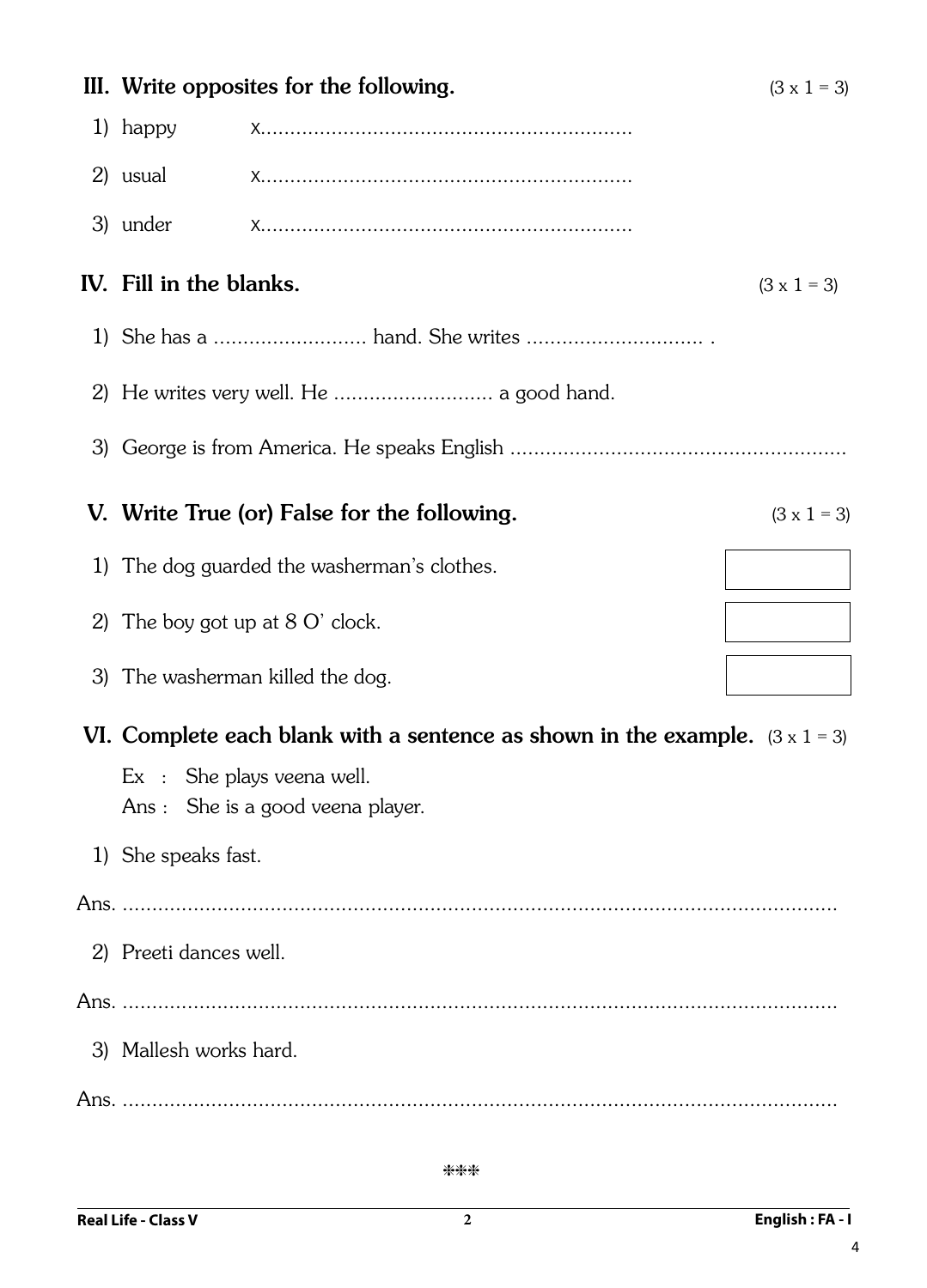| Real Life<br><b>TEXT BOOK</b>                                   | <b>FORMATIVE ASSESSMENT-II</b>                                                                                     |        |                 |                     |
|-----------------------------------------------------------------|--------------------------------------------------------------------------------------------------------------------|--------|-----------------|---------------------|
| <b>Syllabus:</b><br><b>Text Book</b><br>Lesson: 3; P.No.: 17-24 | Class - V : : Vikram Real Life English<br>Time: 1 Hour]                                                            |        | [Max. Marks: 25 | 25                  |
| Name:                                                           |                                                                                                                    | Class: | Section:        | <b>Roll No.:</b>    |
|                                                                 | I. Answer the following questions.                                                                                 |        |                 | $(5 \times 2 = 10)$ |
|                                                                 | 1) How did Gulliver help the Lilliputians?                                                                         |        |                 |                     |
|                                                                 | 2) Why did Dr. Gulliver go sailing?                                                                                |        |                 |                     |
|                                                                 |                                                                                                                    |        |                 |                     |
|                                                                 | 3) How did Gulliver return to London?                                                                              |        |                 |                     |
|                                                                 | 4) Why did the Lilliputians remove Gulliver's chains?<br>5) What was the condition of Dr. Gulliver when he wokeup? |        |                 |                     |
|                                                                 | II. Write meanings for the following.                                                                              |        |                 | $(5 \times 1 = 5)$  |
| 1) storm                                                        | $=$                                                                                                                |        |                 |                     |
| 2) nodded                                                       | $=$                                                                                                                |        |                 |                     |
| 3) brave                                                        | $=$                                                                                                                |        |                 |                     |
| 4) Voyage                                                       | $=$                                                                                                                |        |                 |                     |
| approached<br>5)<br><b>Real Life - Class V</b>                  | $=$                                                                                                                | 1      |                 | English: FA - II    |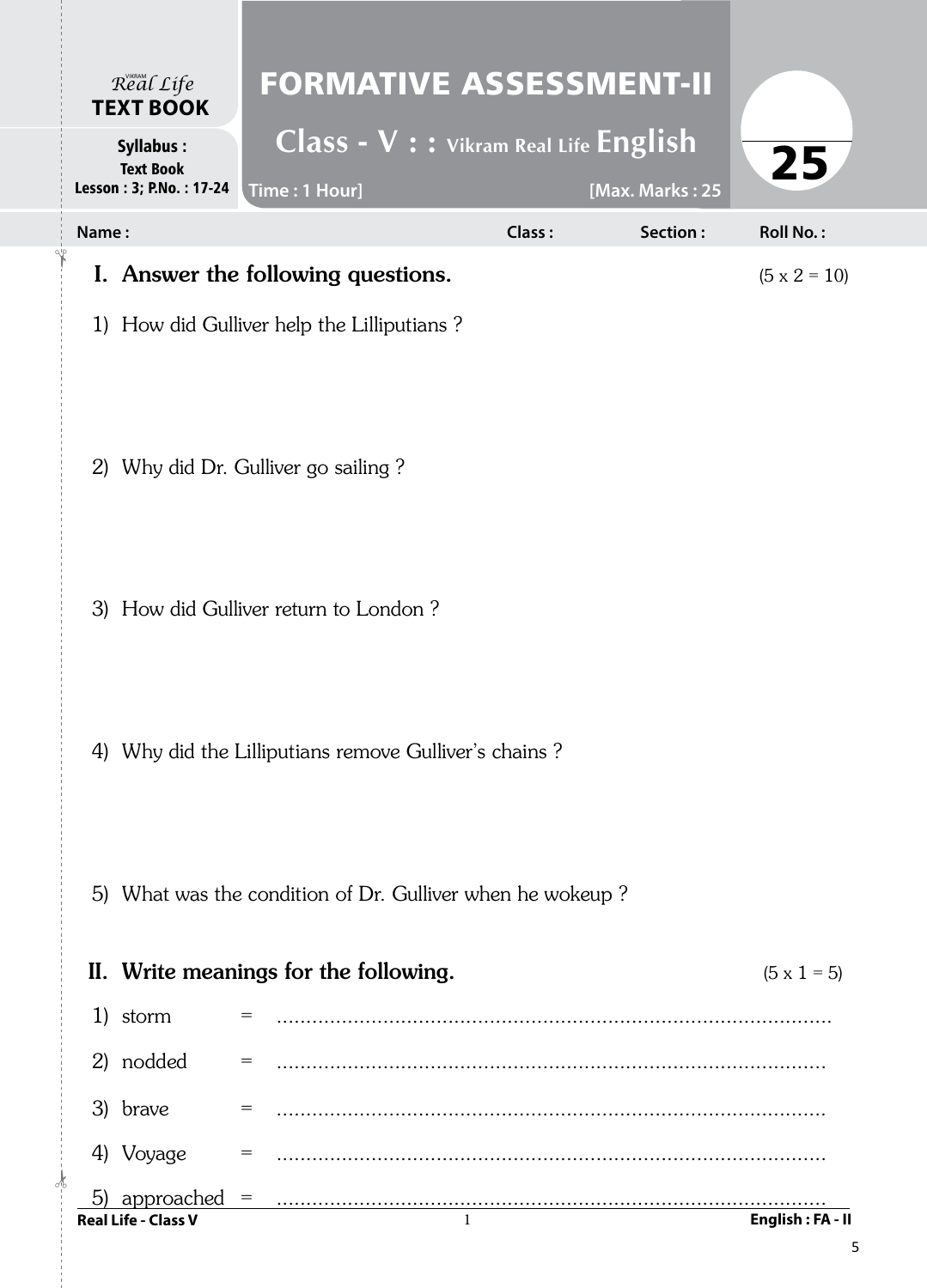## III. Write True (or) False for the following.

- 1) Lilliputians were happy to send Gulliver away.
- 2) Gulliver was called a "Man-Mountain".
- 3) Gulliver was a soldier.
- 4) Gulliver scared away the Blefuscudians.
- 5) Gulliver was given live cows as a gift.



| IV. Combine the following pairs of sentences by using 'but'.<br>$(5 \times 1 = 5)$ |
|------------------------------------------------------------------------------------|
| 1) My mother cooked a vegetable curry.                                             |
| She forgot to put salt in it.                                                      |
|                                                                                    |
|                                                                                    |
| 2) There were no clouds in the sky.                                                |
| It rained in the evening.                                                          |
|                                                                                    |
|                                                                                    |
| 3) I completed my homework.                                                        |
| I forgot the homework book at home.                                                |
|                                                                                    |
|                                                                                    |
| 4) My mother was not well yesterday.                                               |
| She went to work.                                                                  |
|                                                                                    |
|                                                                                    |
| 5) Our TV broke down yesterday.                                                    |
| I watched a cartoon movie on TV in my friend's house                               |
|                                                                                    |
|                                                                                    |

 $\sqrt{6}$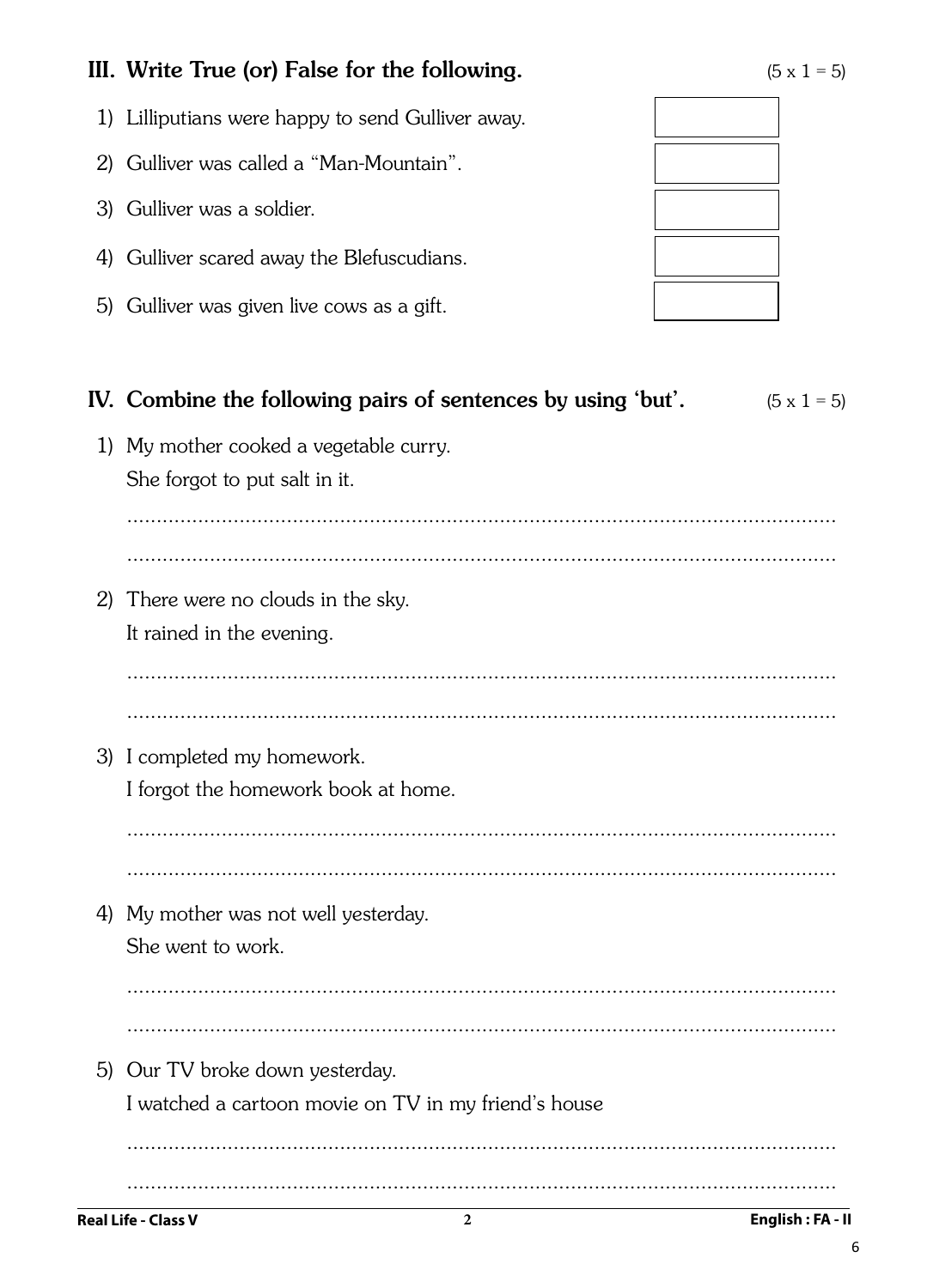| Real Life<br><b>TEXT BOOK</b>                                                       | <b>FORMATIVE ASSESSMENT-III</b>                                   |        |                 |                     |
|-------------------------------------------------------------------------------------|-------------------------------------------------------------------|--------|-----------------|---------------------|
| <b>Syllabus:</b><br><b>Text Book</b><br>Lessons : 5-7; P.No. 31-52   Time : 1 Hour] | $\overline{\text{Class}} - \text{V}$ : : Vikram Real Life English |        | [Max. Marks: 25 | 25                  |
| Name:                                                                               |                                                                   | Class: | Section:        | <b>Roll No.:</b>    |
|                                                                                     | I. Answer the following questions.                                |        |                 | $(5 \times 2 = 10)$ |
|                                                                                     | 1) Why are the amphibians called tough survivors?                 |        |                 |                     |
|                                                                                     | 2) What did Goldilocks see in the forest?                         |        |                 |                     |
|                                                                                     | 3) What will happen if all the amphibians die?                    |        |                 |                     |
|                                                                                     | 4) What did Goldilock's mother tell her always?                   |        |                 |                     |
|                                                                                     | 5) What should we do to make our earth a safe place to live on?   |        |                 |                     |
|                                                                                     | II. Write meanings for the following.                             |        |                 | $(3 \times 1 = 3)$  |
| 1) vanishing $=$                                                                    |                                                                   |        |                 |                     |
| 2) pleasant<br>$=$                                                                  |                                                                   |        |                 |                     |
| 3) pollute<br>$=$<br>$\frac{1}{2}$                                                  |                                                                   |        |                 |                     |
| <b>Real Life - Class V</b>                                                          |                                                                   | 1      |                 | English: FA - III   |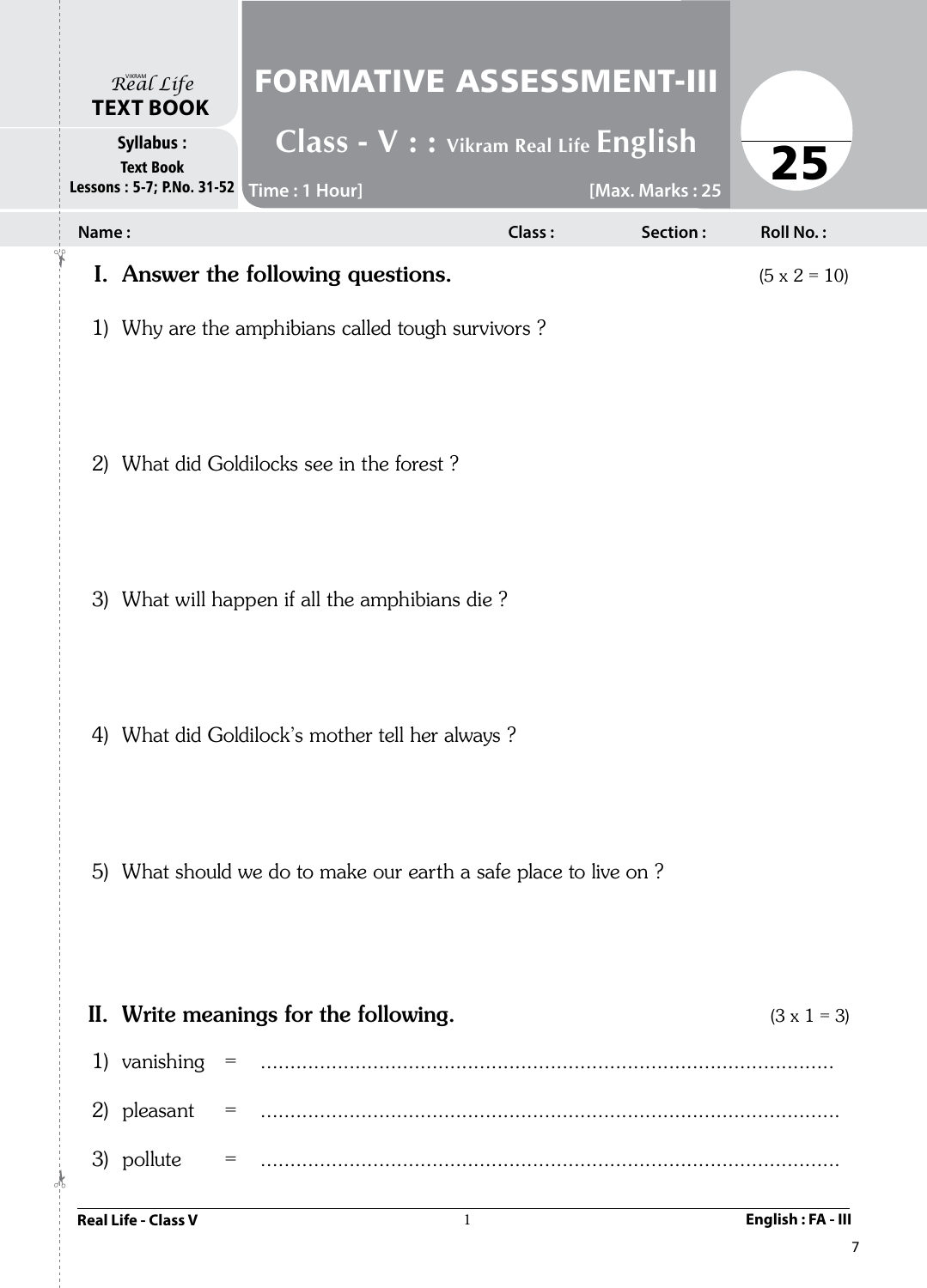# IV. Write True (or) False for the following.  $(3 \times 1 = 3)$ V. Fill in the following with rhyming words from the poem.  $(3 \times 1 = 3)$ 1) ray may ..................................... ........................................... 2) best test ..................................... ........................................... 3) Creep beep ..................................... ........................................... *Ex. :* Amphibians are animals. They can live both on land and in water. Amphibians are animals which can live both on land and in water. ....................................................................................................................... **Real Life - Class V 2 English : FA - III** \*\*\*

## III. Fill in the blanks using either 'a little' or 'a few'.  $(3 \times 1 = 3)$

- 1) 'May I ask you ............................ questions ?, 'Yes, you can'.
- 2) I have .................................... biscuits in my box. Do you want one ?
- 3) We have .................................. sugar in the box. Don't throw away the box.

- 1) Little birdie's wings are strong enough to fly.
- 2) Amphibians are small animals.
- 3) Goldilocks caught a butterfly.

- VI. Rewrite the following pairs of sentences combining them as shown in the **example.**  $(3 \times 1 = 3)$ 
	- 1) Eagles are birds. They fly very high.

.......................................................................................................................

2) A water can is a container. It holds water.

.......................................................................................................................

3) Cows are animals. They give us milk.

8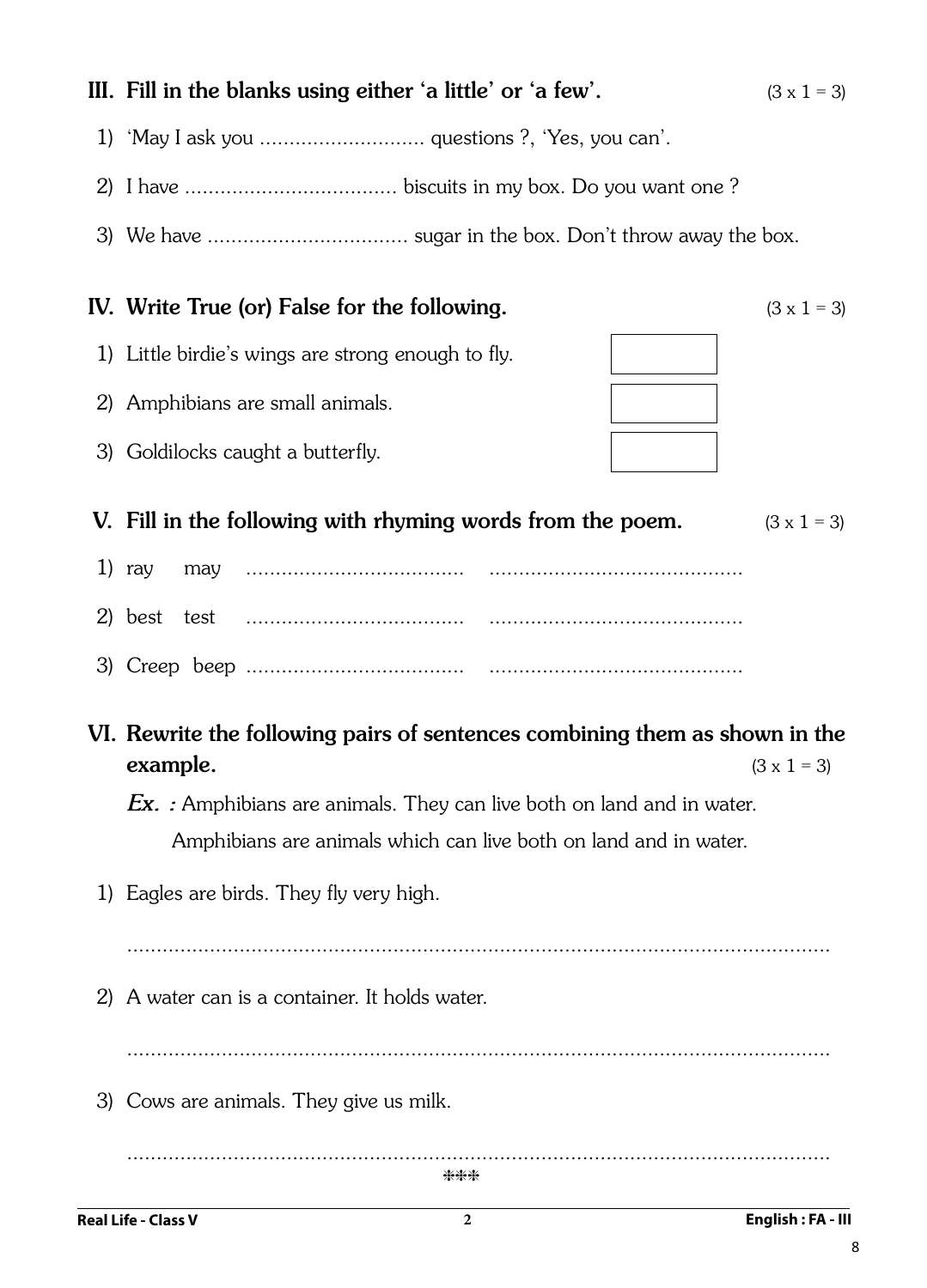| Real Life<br><b>TEXT BOOK</b>                                                     | <b>FORMATIVE ASSESSMENT-IV</b><br>Class - V : : Vikram Real Life English |        |                              |
|-----------------------------------------------------------------------------------|--------------------------------------------------------------------------|--------|------------------------------|
| <b>Syllabus:</b><br><b>Text Book</b><br>Lessons: 9-10; P.Nos: 59-73 Time: 1 Hour] |                                                                          |        | 25<br>[Max. Marks: 25        |
| Name:                                                                             |                                                                          | Class: | Section:<br><b>Roll No.:</b> |
|                                                                                   | I. Answer the following questions.                                       |        | $(5 \times 2 = 10)$          |
|                                                                                   | 1) Why did the villagers call him crazy?                                 |        |                              |
|                                                                                   | 2) How are the mountain surfaces?                                        |        |                              |
|                                                                                   | 3) Where did Rip Van Winkle live ?                                       |        |                              |
|                                                                                   | 4) Why do people climb mountains?                                        |        |                              |
|                                                                                   | 5) What did Rip Van Winkle like very much?                               |        |                              |
|                                                                                   | II. Write meanings for the following.                                    |        | $(3 \times 1 = 3)$           |
| 1) strange                                                                        |                                                                          |        |                              |
| 2) trekking                                                                       | $=$                                                                      |        |                              |
| 3) willing                                                                        | $=$                                                                      |        |                              |
| <b>Real Life - Class V</b>                                                        | 1                                                                        |        | English: FA - IV             |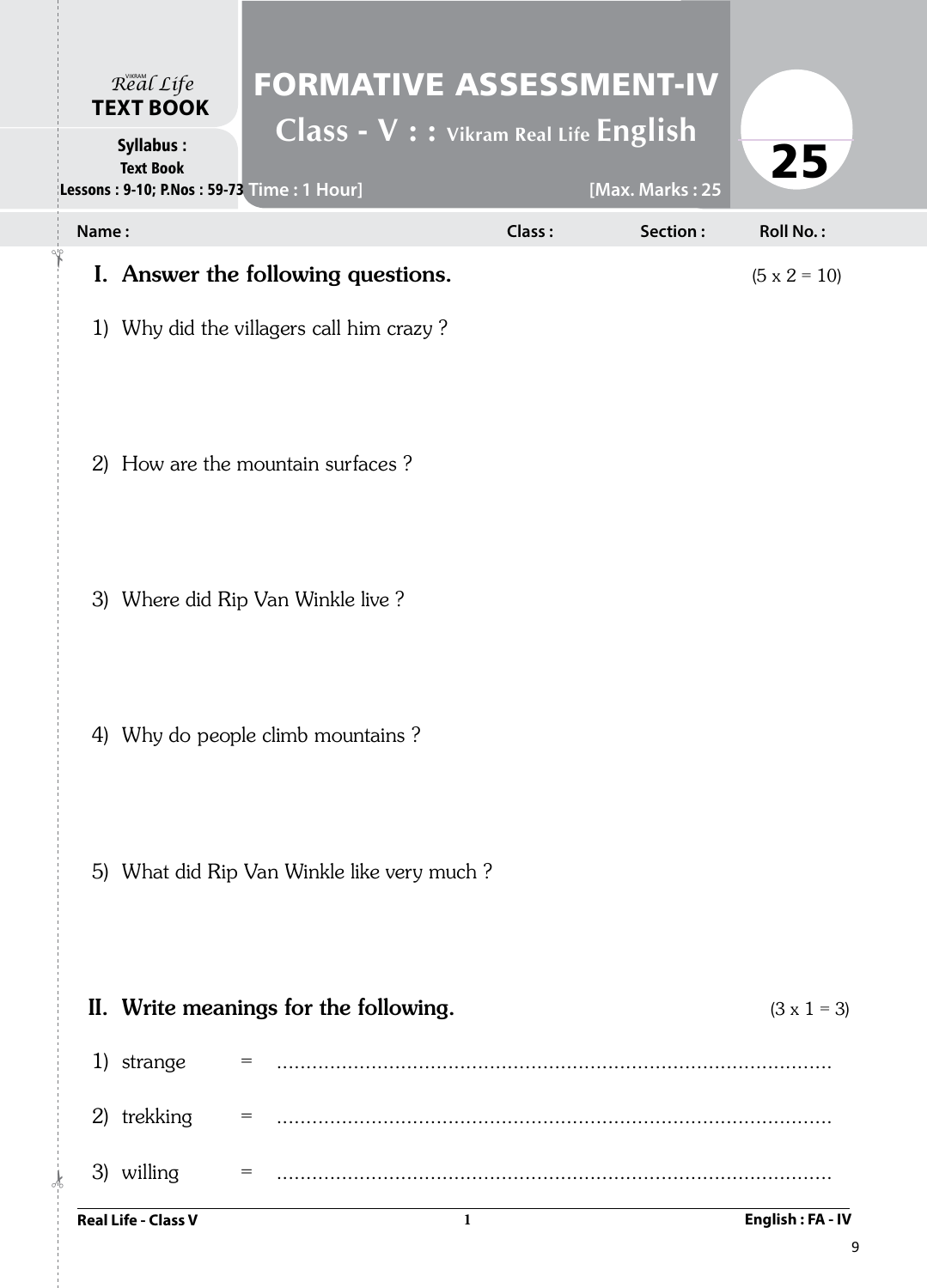| III. Write True (or) False for the following.     |                                                        | $(3 \times 1 = 3)$ |
|---------------------------------------------------|--------------------------------------------------------|--------------------|
| 1) Mountaineering is not a single person's sport. | $\mathbf{1}$ and $\mathbf{1}$                          |                    |
| 2) Rip Van Winkle was loved by everyone.          | $\begin{bmatrix} 1 & 1 & 1 \\ 1 & 1 & 1 \end{bmatrix}$ |                    |
| 3) All mountains are steep.                       | $\mathbb{R}^n$ and $\mathbb{R}^n$                      |                    |

IV. In each of the groups of words given below, one word does not belong to the group. Identify the word and circle it.  $(3 \times 1 = 3)$ 

|  | 1) a) $rocky$  | b) grassy | c) sandy | d) cloudy     |
|--|----------------|-----------|----------|---------------|
|  | 2) a) opponent | b) friend | c) enemy | d) competitor |
|  | $3)$ a) leap   | b) jump   | c) walk  | d) hop        |

## **V.** Write the missing letters.  $(3 \times 1 = 3)$

- 1)  $M$   $\mu$  n  $\mu$  a  $\mu$  n  $\mu$   $\mu$   $\mu$   $\mu$   $\mu$   $\mu$
- 2)  $S \_ r a \_ g \_ s \_ s$
- $3) S$  t sf ti n

## VI. Make three meaningful sentences from the given table.  $(3 \times 1 = 3)$

| It is difficult |     | him | to cover my books.                |
|-----------------|-----|-----|-----------------------------------|
| It is easy      | for | her | to solve this problem.            |
|                 |     | me  | to reach the top of the mountain. |

1) ......................................................................................................................... 2) ......................................................................................................................... 3) .........................................................................................................................

## \*\*\*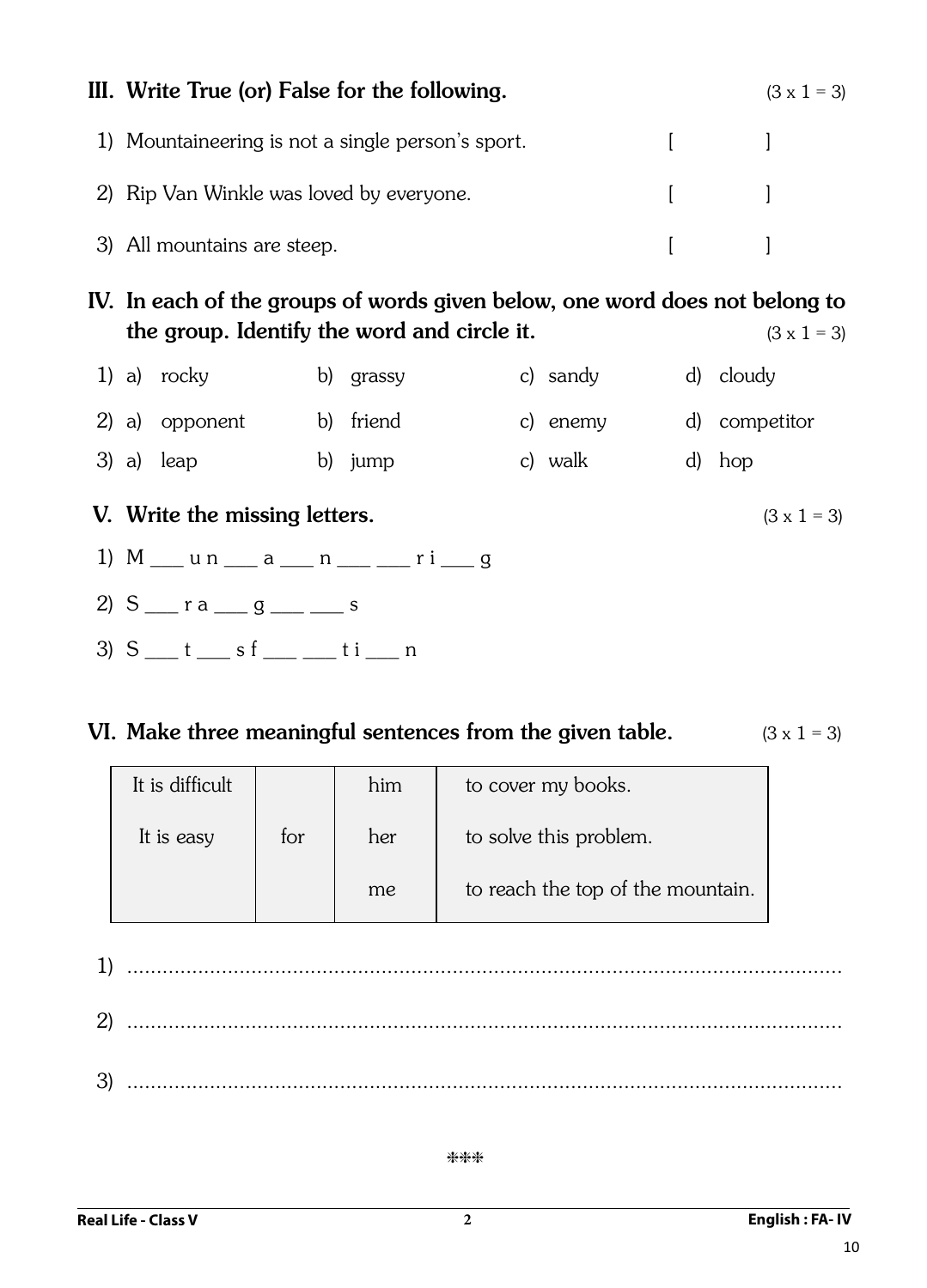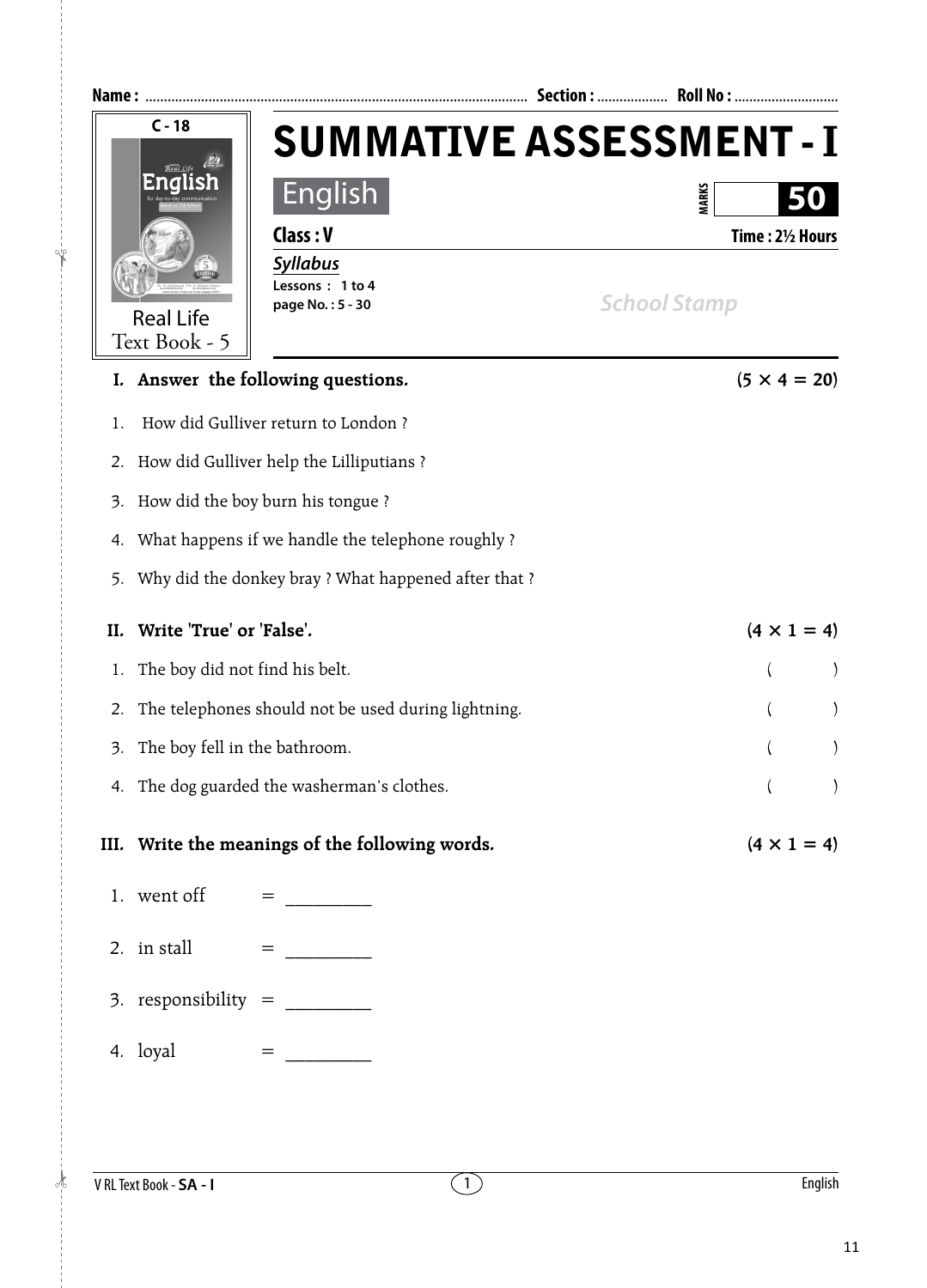| IV. Write the opposites of the following words.                                                                                                                                                                                |          |  | $(4 \times 1 = 4)$ |
|--------------------------------------------------------------------------------------------------------------------------------------------------------------------------------------------------------------------------------|----------|--|--------------------|
| 1. even                                                                                                                                                                                                                        | 2. usual |  |                    |
| 3. she                                                                                                                                                                                                                         | 4. happy |  |                    |
| V. Complete the following sentences.                                                                                                                                                                                           |          |  | $(4 \times 1 = 4)$ |
|                                                                                                                                                                                                                                |          |  |                    |
| 2. She speaks fast.                                                                                                                                                                                                            |          |  |                    |
| 3. Preethi dances well                                                                                                                                                                                                         |          |  |                    |
| 4. Mallesh works hard                                                                                                                                                                                                          |          |  |                    |
|                                                                                                                                                                                                                                |          |  |                    |
| VI. Fill in the blanks using 'good' or 'well'.                                                                                                                                                                                 |          |  | $(4 \times 1 = 4)$ |
| 1. George is from America. He speaks English ___________________________________                                                                                                                                               |          |  |                    |
| 2. Mittu is a ________________ tennis player. He plays _________________________                                                                                                                                               |          |  |                    |
| 3. She has a ___________ hand. She writes ___________                                                                                                                                                                          |          |  |                    |
| 4. We know him the state of the state of the state of the state of the state of the state of the state of the state of the state of the state of the state of the state of the state of the state of the state of the state of |          |  |                    |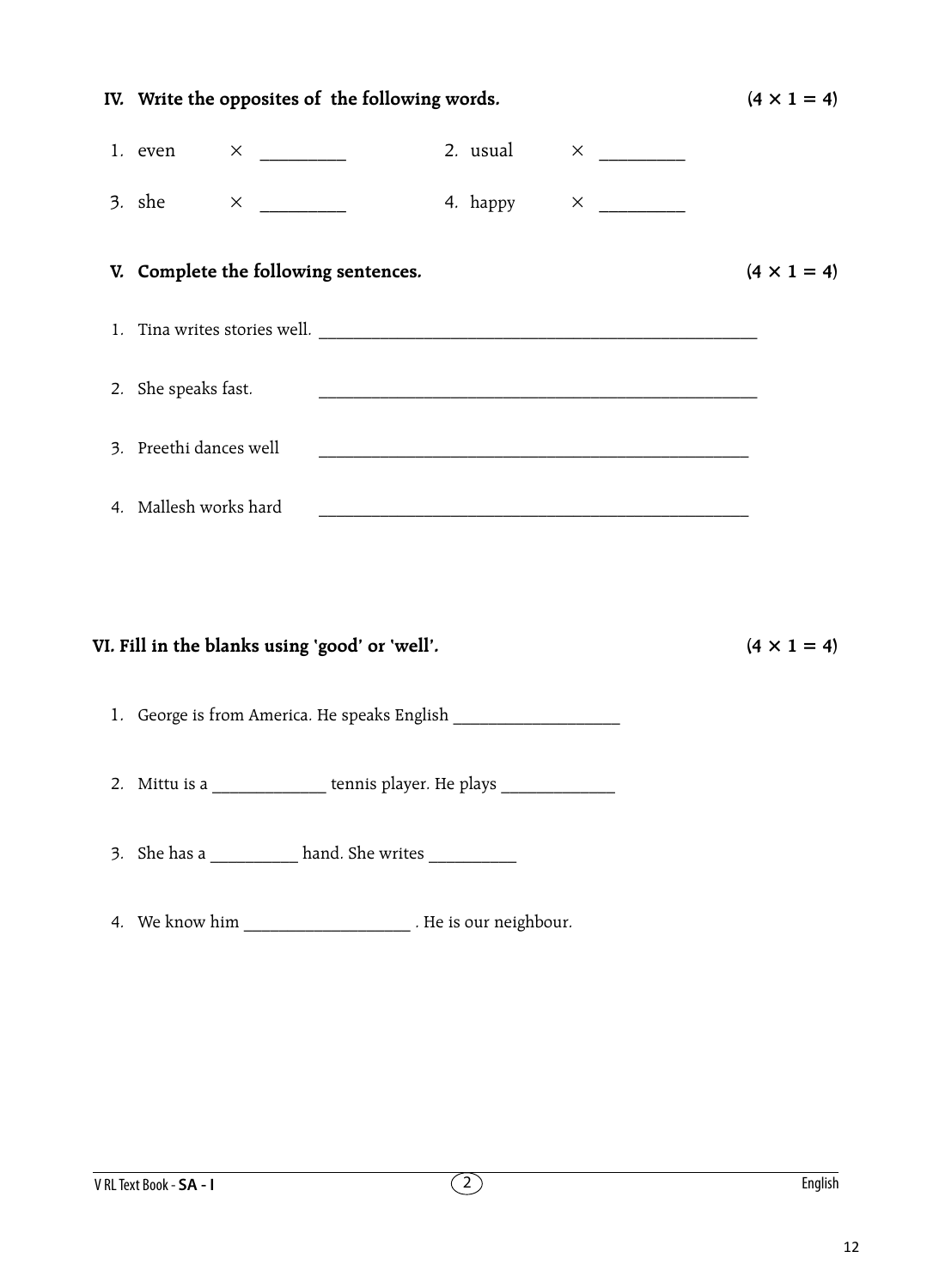|     | VII. Write the following sentences as given in example.<br>$(3 \times 1 = 3)$         |
|-----|---------------------------------------------------------------------------------------|
|     | e.g. : She plays veena well. She is a good Veena player.                              |
|     |                                                                                       |
|     |                                                                                       |
|     |                                                                                       |
|     |                                                                                       |
|     | VIII. Rewrite the following sentences as given example.<br>$(2 \times 1 = 2)$         |
|     | e.g. : Do not expose the instrument to direct sunlight.                               |
|     | Ans. Avoid exposing the instrument to direct sunlight.                                |
|     | 1. Do not touch the instrument with wet hands.                                        |
|     | 2. Do not hold the antenna of the instrument when using it.                           |
|     | 3. Do not wash the instrument with water.                                             |
|     | 4. Do not keep the instrument in dirty and dusty places,                              |
| IX. | Write a small paragraph on how you spent your last summer vacation. You may write     |
|     |                                                                                       |
|     | about some of the following : the places you visited, the persons you met, the things |

**you ate, the games you played, the movies you saw, the friends you made, the books you read.**

 $\frac{1}{2}$ 

|<br>|}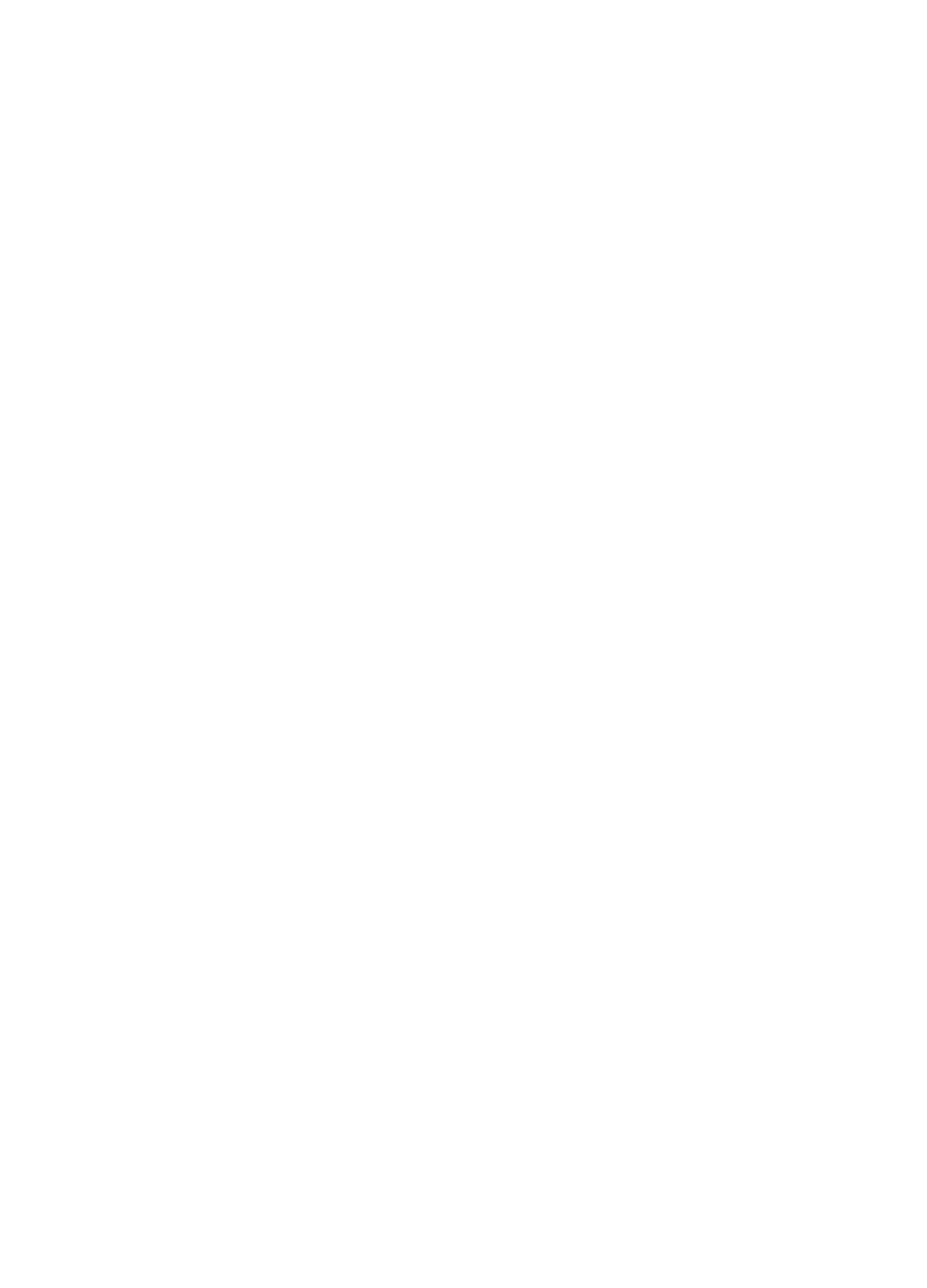|     | $C - 18$                     |                                                 |                                                                            | <b>SUMMATIVE ASSESSMENT-II</b> |
|-----|------------------------------|-------------------------------------------------|----------------------------------------------------------------------------|--------------------------------|
|     |                              | <b>English</b>                                  |                                                                            | <b>MARKS</b>                   |
|     |                              | Class: V                                        |                                                                            | Time: 21/2 Hours               |
|     |                              | <b>Syllabus</b>                                 |                                                                            |                                |
|     | <b>Real Life</b>             | Lessons: 1 to 8                                 |                                                                            | <b>School Stamp</b>            |
|     | Text Book - 5                |                                                 |                                                                            |                                |
|     |                              | Answer the following questions.                 |                                                                            | $(5 \times 2 = 10)$            |
|     |                              | What did Goldilocks see in the forest?          |                                                                            |                                |
| 2   |                              | What was Mother Teresa's original name?         |                                                                            |                                |
| 3   |                              |                                                 | What was the condition of Dr. Gulliver when he woke up?                    |                                |
| 4.  |                              | Whose porridge did Goldilocks eat and why?      |                                                                            |                                |
| 5.  |                              |                                                 | Why are the amphibians disappearing from the earth?                        |                                |
| II. |                              | Write 'True' or 'False' in the brackets.        |                                                                            | $(4 \times 1 = 4)$             |
|     | Goldilocks was a brave girl. |                                                 |                                                                            |                                |
| 2.  |                              | Little birdies and babies are alike.            |                                                                            |                                |
| 3.  |                              | The dog guarded the washerman's clothes.        |                                                                            |                                |
| 4.  |                              | The boy's mother woke him up.                   |                                                                            |                                |
|     |                              | III. Write the meanings of the following words. |                                                                            | $(4 \times 1 = 4)$             |
|     |                              | 1. pretend = $\frac{1}{2}$                      | 2. went to bed $=$                                                         |                                |
|     |                              | $3.$ edge $=$                                   | 4. toad<br>$=$                                                             |                                |
|     |                              | IV. write the opposites of the following words. |                                                                            | $(4 \times 1 = 4)$             |
|     |                              |                                                 | 2. appear $\times$ ________                                                |                                |
|     |                              |                                                 |                                                                            |                                |
|     |                              |                                                 | 4. balance                                                                 |                                |
|     |                              |                                                 |                                                                            |                                |
|     |                              |                                                 | V. Write capital letters, commas, question marks etc., wherever necessary. | (2)                            |
|     |                              |                                                 | mother teresa was born on 27 August 1910 in albania                        |                                |
|     |                              |                                                 |                                                                            |                                |
|     |                              |                                                 |                                                                            |                                |
|     | V RL Text Book - SA - II     |                                                 | $\overline{1}$                                                             | English                        |

!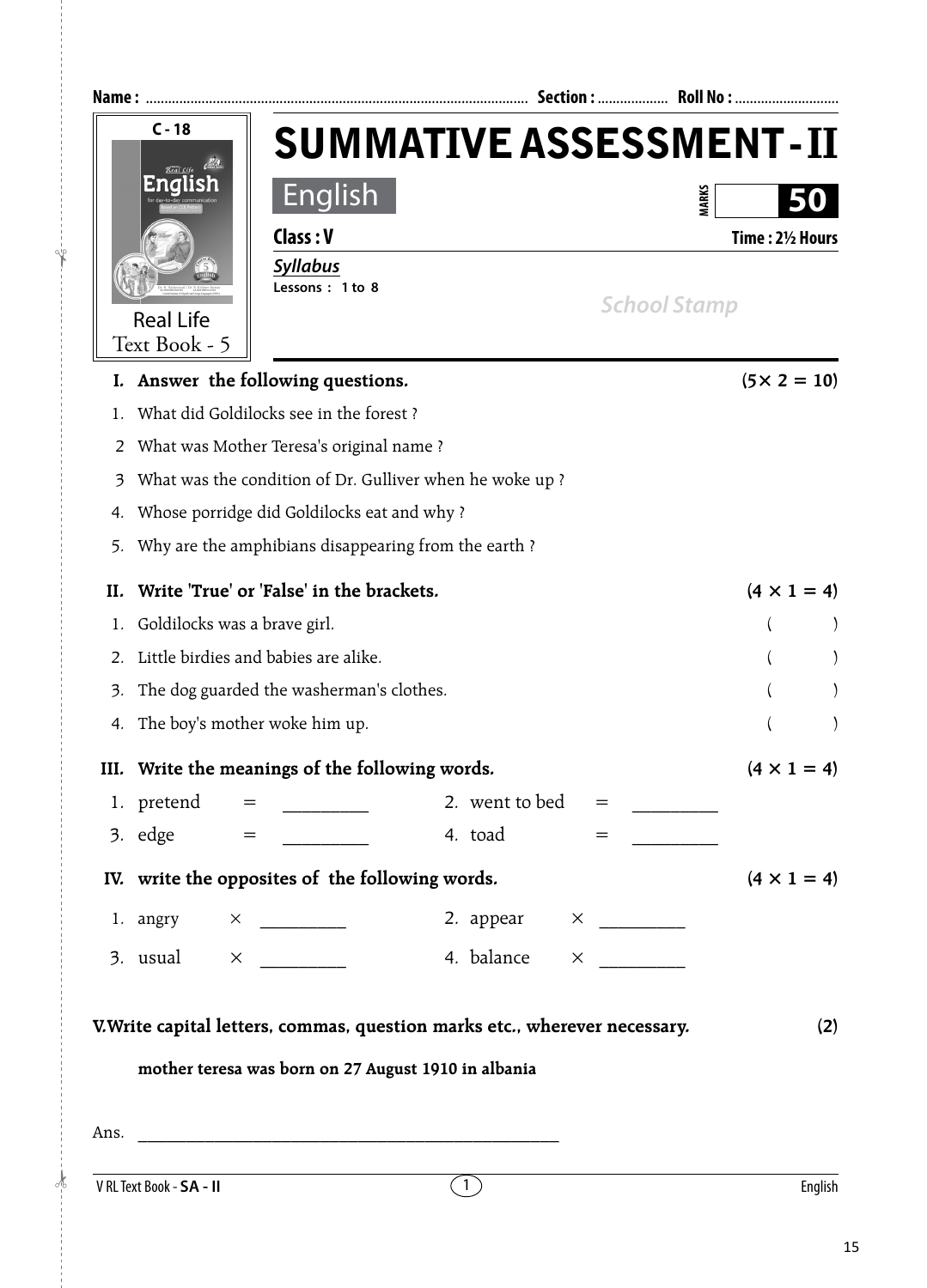|    | VI. Fill in the missing letters in the following sentences.                                                    | $(3 \times 1 = 3)$ |
|----|----------------------------------------------------------------------------------------------------------------|--------------------|
|    | 1. Mother Teresa $m \_ -g \_ d$ to establish many institutions.                                                |                    |
|    | 2. If the telephone is handled roughly, in https://industrangle.org/2. If the telephone is handled roughly, in |                    |
|    | 3. My favourite TV Pr $\_\_$ $\_\_$ a $\_\_$ $\_\_$ e.                                                         |                    |
|    | VII. Fill in the blanks with the words given below.                                                            | $(4 \times 1 = 4)$ |
|    | (a little, well, a few, good)                                                                                  |                    |
|    | 1. George is from America. He speaks English __________.                                                       |                    |
| 2. | There is __________ water in the pot. Pour it into the glass.                                                  |                    |
|    | 3. We know him ___________. He is our neighbour.                                                               |                    |
|    | 4. We have time. We can finish this.                                                                           |                    |
|    |                                                                                                                |                    |
|    | VIII. Write a paragraph on "Favourite TV programme".                                                           | (4)                |
|    | Hints : Name of the programme - channel on which it is shown - time.                                           |                    |
|    | Ans.                                                                                                           |                    |
|    | IX. Write the following as given in example.                                                                   | $(2 \times 1 = 2)$ |
|    | e.g. : She plays veena well.                                                                                   |                    |
|    | She is a good veena player.                                                                                    |                    |
|    | 1. She speaks fast.                                                                                            |                    |
|    |                                                                                                                |                    |
|    | 2. They do the work fast.                                                                                      |                    |
|    |                                                                                                                |                    |
|    |                                                                                                                |                    |
|    |                                                                                                                |                    |
|    | X. Combine the following sentences with the words given in the brackets. $(2 \times 1 = 2)$                    |                    |
|    | 1. A computer is an instrument. It makes our work easier. (which)                                              |                    |
|    |                                                                                                                |                    |
|    | 2. Cows are animals. They give us milk. (which)                                                                |                    |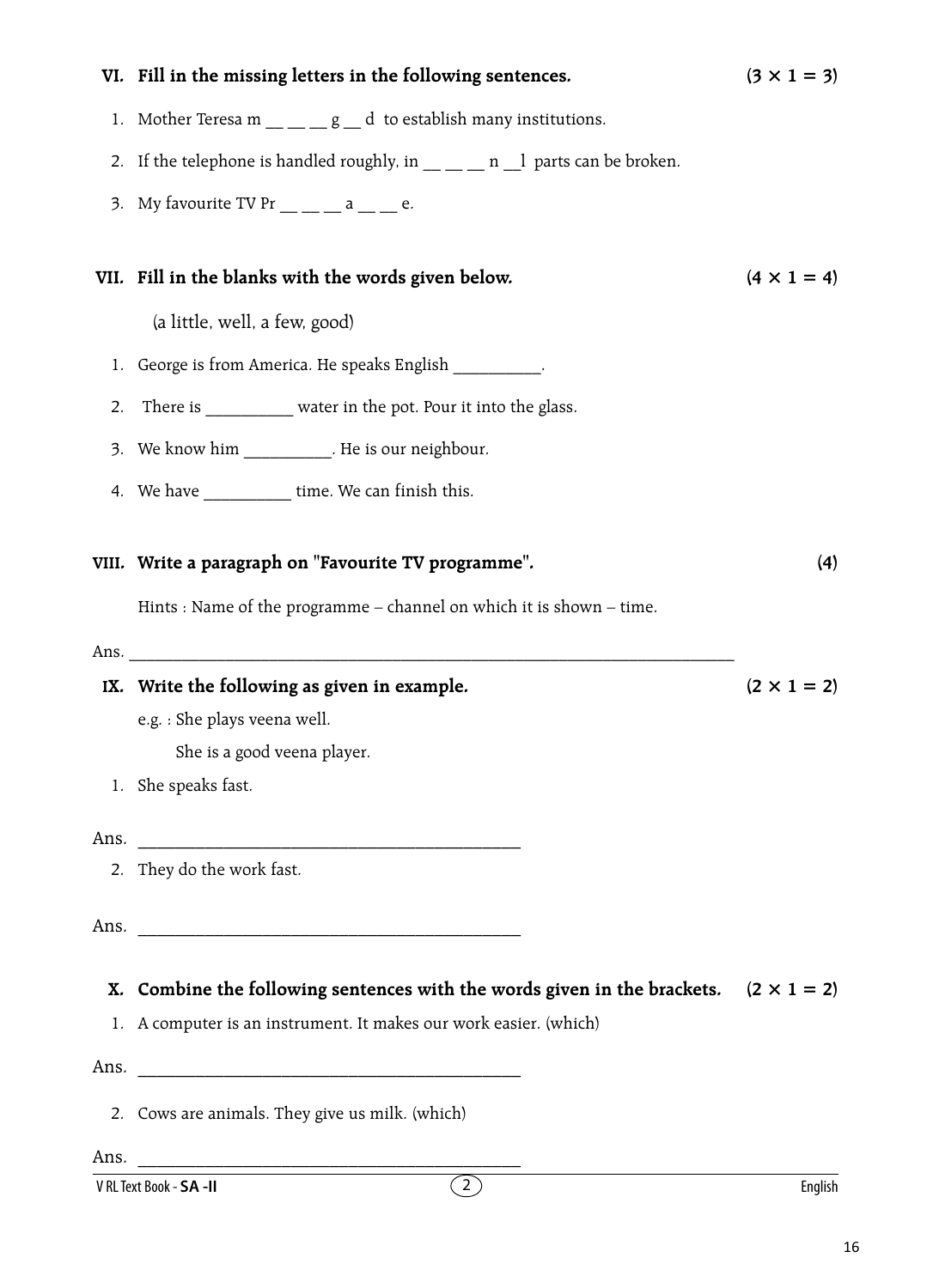|      | XI. Fill in the blanks with the right forms of the words given in the brackets. $(4 \times 1/2 = 2)$                                                                                                                                                                                                        |
|------|-------------------------------------------------------------------------------------------------------------------------------------------------------------------------------------------------------------------------------------------------------------------------------------------------------------|
|      | done, eaten, seen, gone                                                                                                                                                                                                                                                                                     |
|      | 1. Vicky has _______________ up all my noodles.                                                                                                                                                                                                                                                             |
|      | 2. We have _______________ the film already.                                                                                                                                                                                                                                                                |
|      | 3. They have just ______________ home.                                                                                                                                                                                                                                                                      |
|      | 4. She has just _____________________ the homework.                                                                                                                                                                                                                                                         |
|      | XII. Write the following sentences beginning with 'let' in the blanks. Use the words given<br>in the brackets.<br>$(2 \times 1 = 2)$                                                                                                                                                                        |
|      | 1. He wants to go home. (go)                                                                                                                                                                                                                                                                                |
|      |                                                                                                                                                                                                                                                                                                             |
|      | Ans.                                                                                                                                                                                                                                                                                                        |
|      | 2. It is very cold. The window is open. (close)                                                                                                                                                                                                                                                             |
|      |                                                                                                                                                                                                                                                                                                             |
|      |                                                                                                                                                                                                                                                                                                             |
|      |                                                                                                                                                                                                                                                                                                             |
|      | XIII. Fill in the blanks with choosing a suitable word given in brackets.<br>$(3 \times 1 = 3)$                                                                                                                                                                                                             |
|      | 1. Mother Teresa sought permission from the Municipality to work ___________ the poor people.<br>(with/to)                                                                                                                                                                                                  |
|      | 2. I dedicate my first poem __________________ my parents. (to/for)                                                                                                                                                                                                                                         |
|      |                                                                                                                                                                                                                                                                                                             |
|      | $(4 \times 1 = 4)$<br>XIV. Read the following passage and answer the questions given below.                                                                                                                                                                                                                 |
|      | Mother Teresa was born on 27 August, 1910 in Albania. She was actually named Agnes Gonxha<br>Bojaxhiu by her parents. Her father was a grocer. Agnes came to Calcutta on 6 January 1929 along<br>with Christian Missionaries as a teacher. She was just 19 years old then and she had just Rs. 5 on<br>her. |
|      | 1. Where is Mother Teresa born ?                                                                                                                                                                                                                                                                            |
| Ans. |                                                                                                                                                                                                                                                                                                             |
|      |                                                                                                                                                                                                                                                                                                             |
|      |                                                                                                                                                                                                                                                                                                             |

**1990**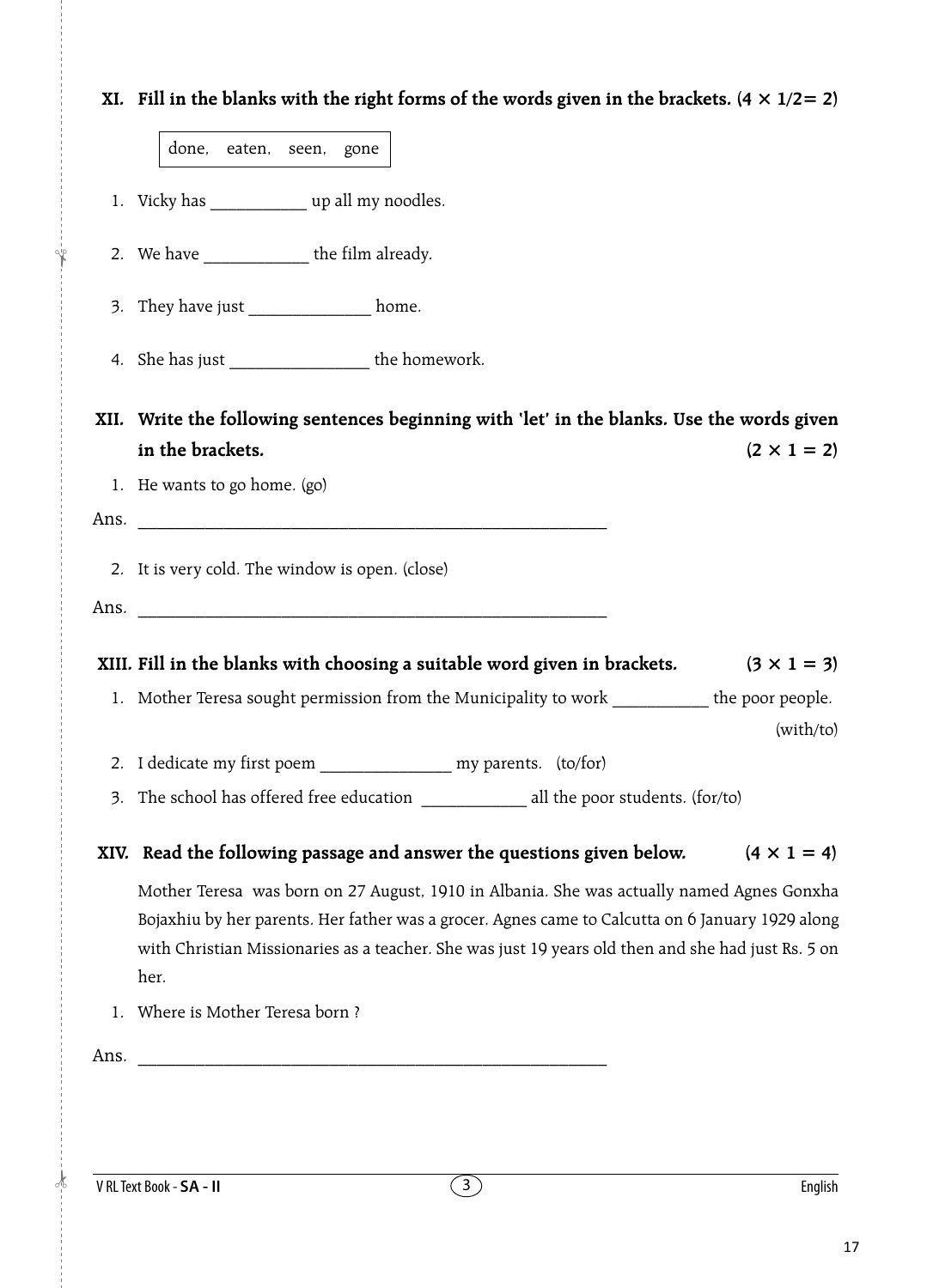2. What is Mother's original name ?

Ans. \_\_\_\_\_\_\_\_\_\_\_\_\_\_\_\_\_\_\_\_\_\_\_\_\_\_\_\_\_\_\_\_\_\_\_\_\_\_\_\_\_\_\_\_\_\_\_\_\_

- 3. What is Mother's father ?
- Ans. \_\_\_\_\_\_\_\_\_\_\_\_\_\_\_\_\_\_\_\_\_\_\_\_\_\_\_\_\_\_\_\_\_\_\_\_\_\_\_\_\_\_\_\_\_\_\_\_\_
	- 4. On which day Mother Teresa came to Calcutta ?

Ans. \_\_\_\_\_\_\_\_\_\_\_\_\_\_\_\_\_\_\_\_\_\_\_\_\_\_\_\_\_\_\_\_\_\_\_\_\_\_\_\_\_\_\_\_\_\_\_\_\_

\*\*\*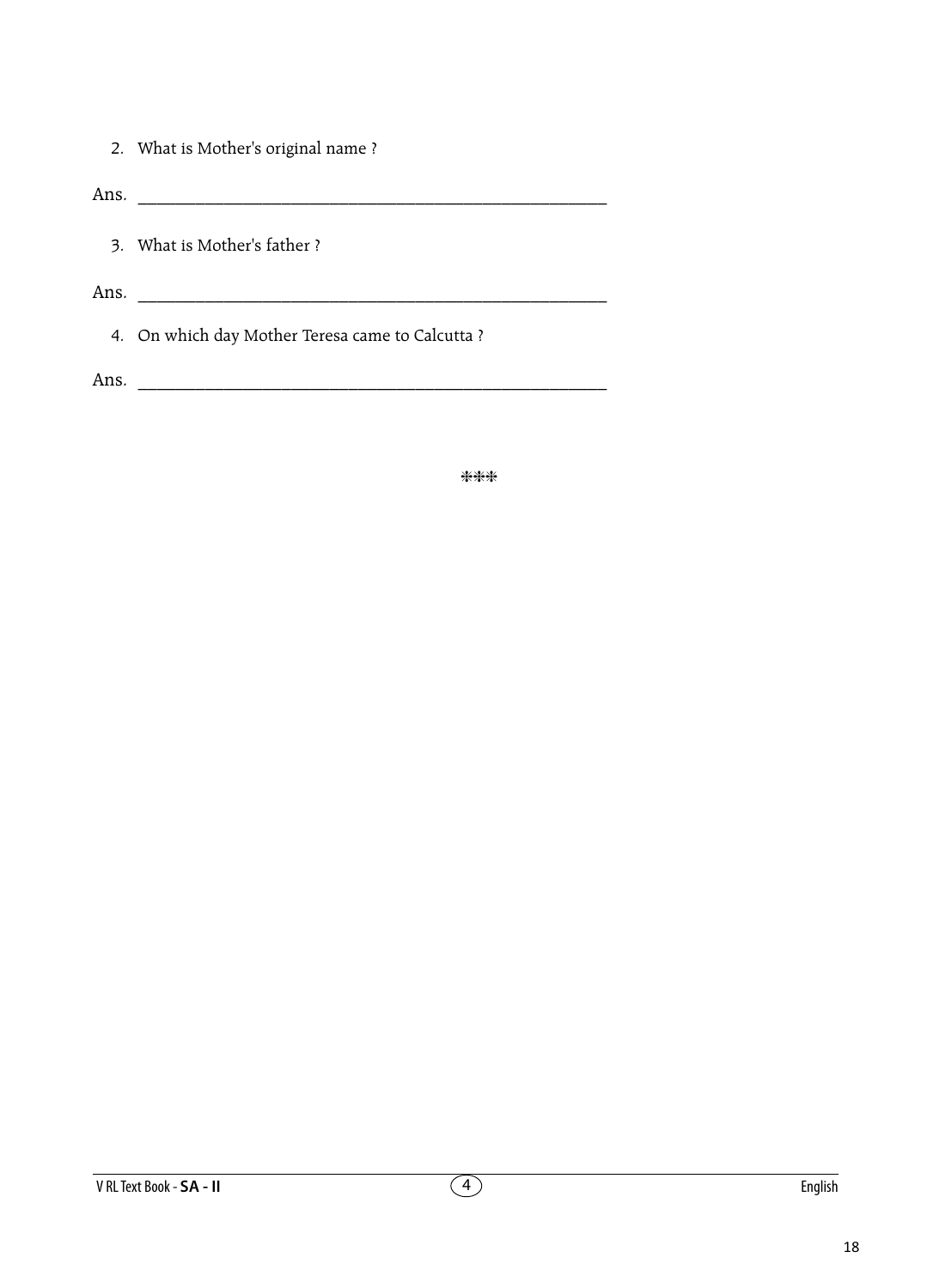

|      | I. Answer the following questions.                                         |          |                   | $(5 \times 2 = 10)$   |
|------|----------------------------------------------------------------------------|----------|-------------------|-----------------------|
| 1.   | Where did Rip Van Winkle live ?                                            |          |                   |                       |
|      | 2. Who called whom "Little Prig" ?                                         |          |                   |                       |
|      | 3. Why did the villagers call him crazy?                                   |          |                   |                       |
| 4.   | Why did the Lilliputians remove Gulliver's chains ?                        |          |                   |                       |
|      | 5. Why did her parents called her Goldilocks ?                             |          |                   |                       |
| Н.   | Write 'True' or 'False'.                                                   |          |                   | $(4 \times 1 = 4)$    |
|      | 1. We should clean the telephone everyday with water.                      |          |                   | $\left($              |
|      | 2. Goldilocks did not lose her way.                                        |          |                   |                       |
| 3.   | Rip Van Winkle liked hunting dogs.                                         |          |                   | $\lambda$<br>$\left($ |
|      | 4. Rohul and Sonu are friends.                                             |          |                   | $\lambda$             |
| III. | Write the meanings of the following words.                                 |          |                   | $(4 \times 1 = 4)$    |
|      | 1. patient = $\frac{1}{2}$                                                 | 2. sorts |                   |                       |
|      |                                                                            | 4. twin  | $=$               |                       |
|      | IV. Write the opposites of the following words.                            |          |                   | $(4 \times 1 = 4)$    |
|      | 1. usual                                                                   | 2. enter |                   |                       |
|      | 3. love $\times$                                                           | 4. happy | $\times$ $\times$ |                       |
|      | V. Write capital letters, commas, question marks etc., wherever necessary. |          |                   | (1)                   |
|      | hyderabad and secunderabad are called twin cities                          |          |                   |                       |

!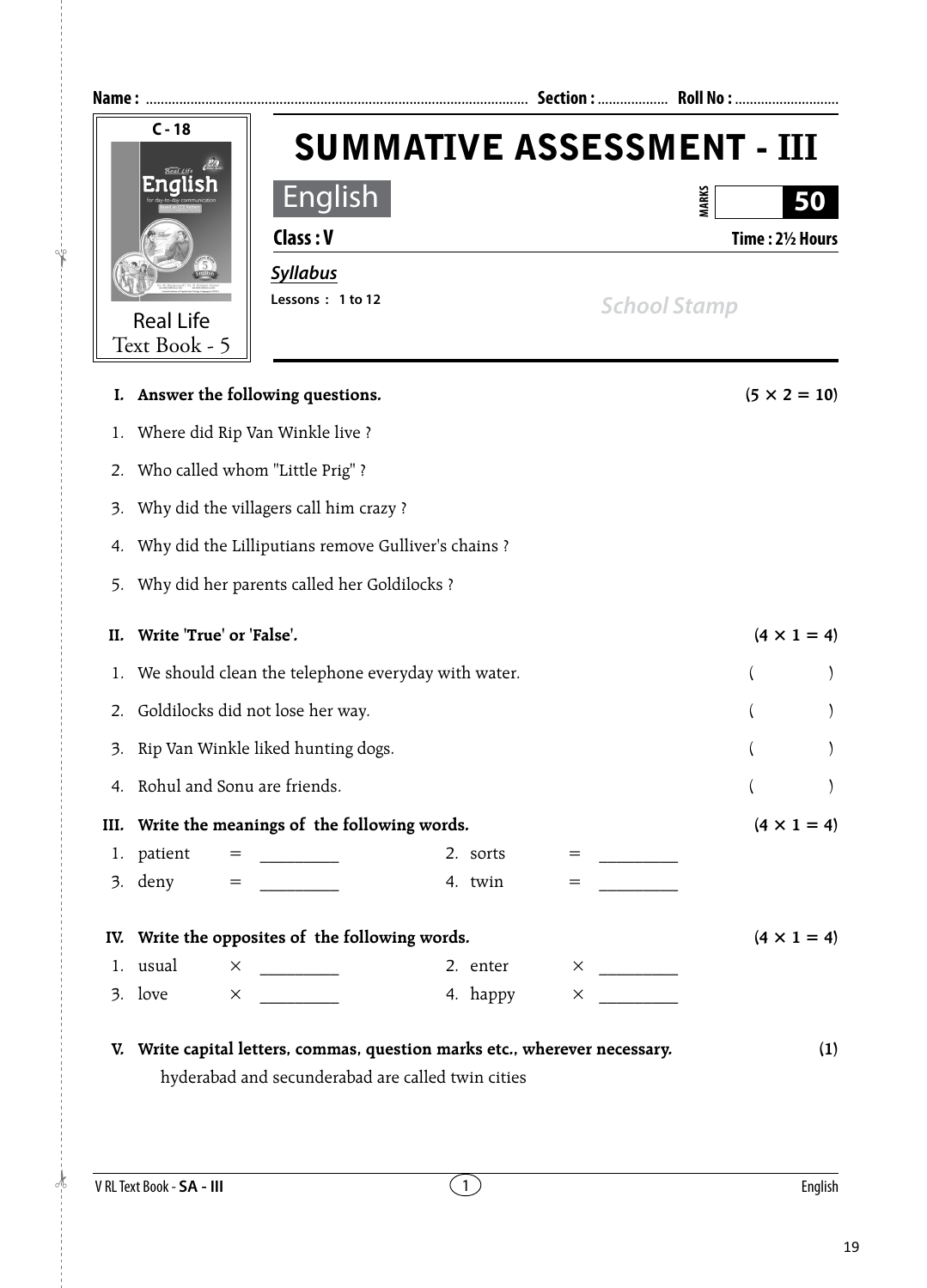|     |                                                                                             |                                                                                                  | (drive)        |                    |
|-----|---------------------------------------------------------------------------------------------|--------------------------------------------------------------------------------------------------|----------------|--------------------|
|     | 2. My father has _________ me permission to go on excursion.                                | (give)                                                                                           |                |                    |
|     | 3. We have _________________ the film already.                                              | (see)                                                                                            |                |                    |
|     | 4. They have just _____________ home.                                                       |                                                                                                  | (gone)         |                    |
|     |                                                                                             |                                                                                                  |                |                    |
|     | VII. Fill in the blanks with the words given below.                                         |                                                                                                  |                | $(4 \times 1 = 4)$ |
|     | (well, had, has, good, a little, a few.)                                                    |                                                                                                  |                |                    |
|     | 1. She has a _______________ hand. She writes well.                                         |                                                                                                  |                |                    |
|     |                                                                                             | 2. Mittu is a good tennis player. He plays _____________.                                        |                |                    |
|     | 3. I have _______________ biscuits in my box.                                               |                                                                                                  |                |                    |
|     |                                                                                             | 4. He writes very well. He ______________________ a good hand.                                   |                |                    |
|     |                                                                                             |                                                                                                  |                |                    |
|     |                                                                                             | VIII.   Rewrite the following pairs of sentences using the words given in brackets.              |                | $(4 \times 1 = 4)$ |
|     | 1. A water can is a container. It holds water.                                              |                                                                                                  | (which)        |                    |
|     | 2. I'm very tired. take a rest.                                                             |                                                                                                  | $(\text{let})$ |                    |
|     | 3. Cows are animals. They give us milk.                                                     |                                                                                                  | (which)        |                    |
|     |                                                                                             | 4. My mother cooked a vegetable curry. She forgot to put salt in it.                             | (but)          |                    |
|     |                                                                                             |                                                                                                  |                |                    |
|     | IX. Describe any one of the sports you like.                                                |                                                                                                  |                | $(4 \times 1 = 4)$ |
|     |                                                                                             |                                                                                                  |                |                    |
|     | Hints : No. of teams _____ no. of people _____ where is it played ______ rules of the game. |                                                                                                  |                |                    |
|     |                                                                                             |                                                                                                  |                |                    |
| Х.  |                                                                                             | Change the following statements into questions and questions into statements. $(3 \times 1 = 3)$ |                |                    |
|     | 1. There is a train in the photograph.                                                      |                                                                                                  |                |                    |
|     | $\overline{\phantom{a}}$                                                                    |                                                                                                  |                |                    |
|     | 2. She was absent yesterday.                                                                |                                                                                                  |                |                    |
|     |                                                                                             |                                                                                                  |                |                    |
|     | 3. She is beautiful                                                                         |                                                                                                  |                |                    |
|     |                                                                                             |                                                                                                  |                |                    |
|     |                                                                                             |                                                                                                  |                |                    |
| XI. |                                                                                             | Write a letter to your uncle about the place you have visited.                                   |                | (4)                |
|     |                                                                                             | Hints : Name of the place ____ no. of days stayed ____ your activities.                          |                |                    |

VI. Fill in the blanks with the right forms of the words given in the brackets.  $(4 \times 1 = 4)$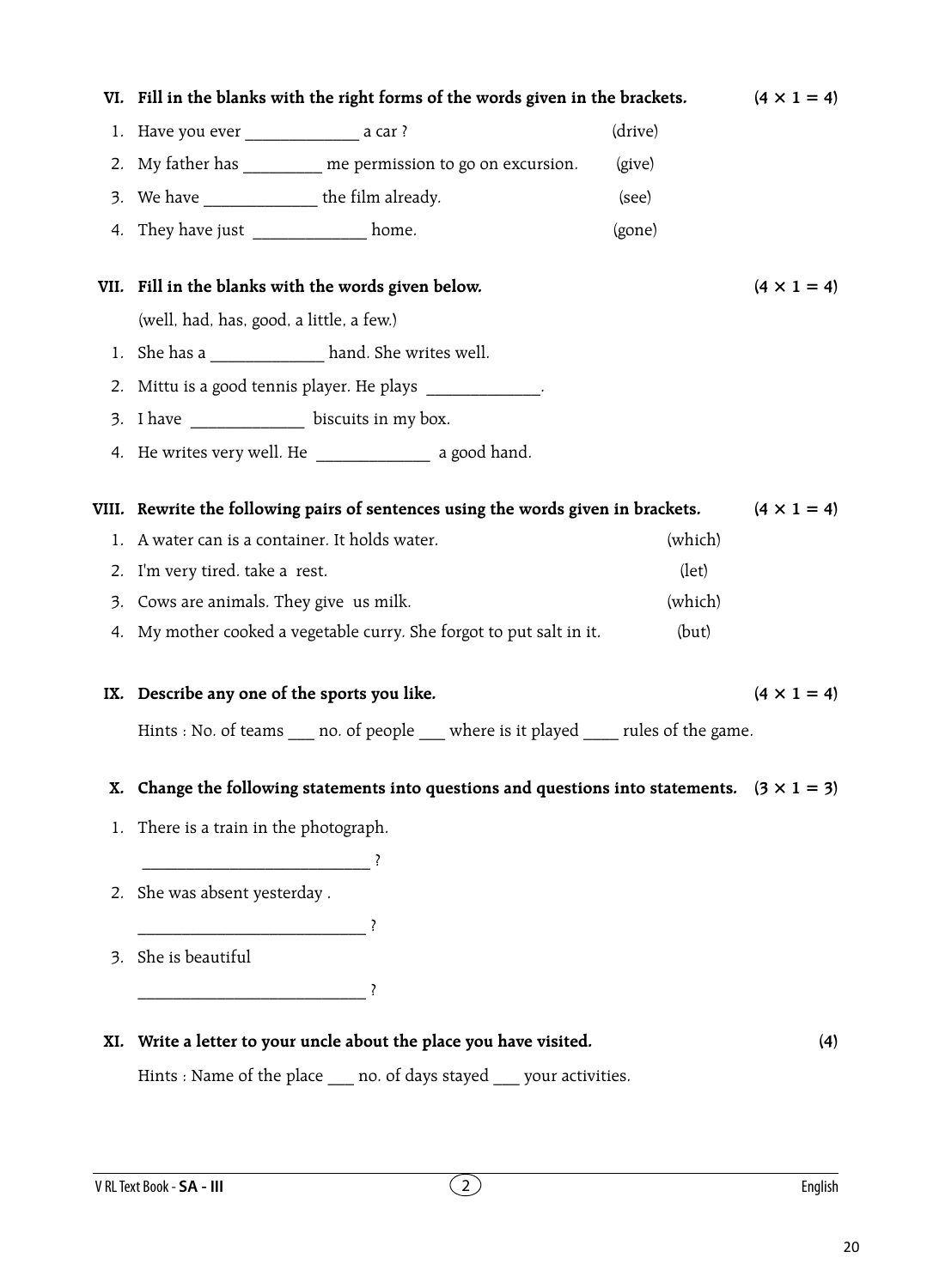## **XII.** Read the following passage and answer the questions given below.  $(4 \times 1 = 4)$

 Once the people of Blefusca invited Gulliver to their Kingdom. He spent two days on their island. On the third day, he found an empty boat on the beach. It was a real boat ! He was very happy to see it. He thanked both the Blefuscudians and the Lilliputians for their kindness. The Lilliputians gave him a grand farewell and the Emperor gave him live cows as a gift. Gulliver sailed back to London. Many people were surprised to hear about his voyage to the little Kingdom and also to see the tiny cows.

- 1. Who invited Gulliver to their Kingdom ?
- 2. How many days Gulliver spent in that island ?
- 3. What are the gift given by Emperor to Gulliver ?
- 4. Who thanked to Blefuscudians and Lilliputians for their kindness ?

\*\*\*

 $\frac{1}{2}$ 

!